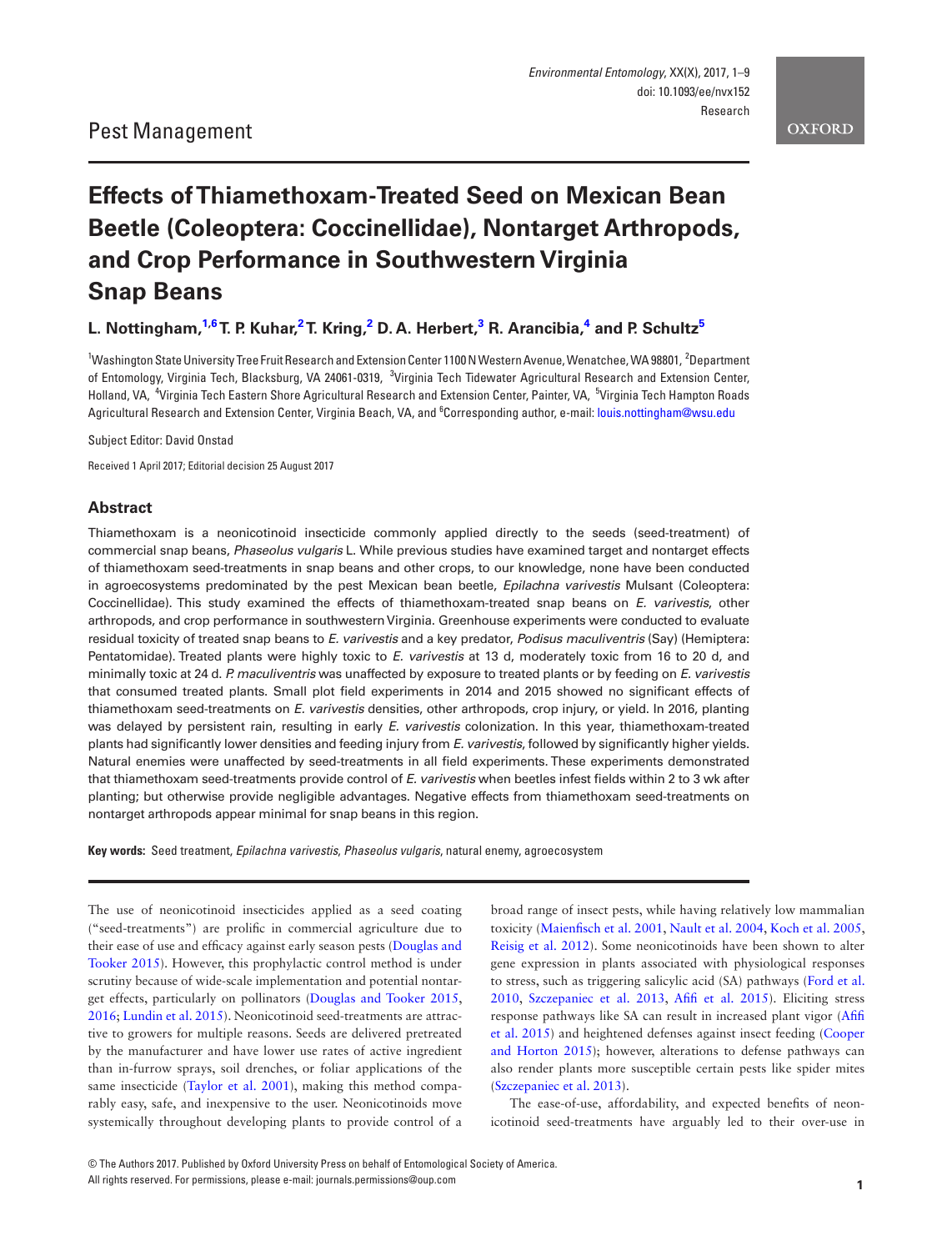commercial agriculture. Additionally, seed-treatments encourage growers to use insecticides prophylactically, instead of when/if pests reach economic thresholds, which goes against key principles of integrated pest management (IPM) [\(Stern 1973](#page-8-12), [Philips et al. 2014](#page-8-13), [Douglas and Tooker 2015\)](#page-8-0). Overuse may result in pest resistance to insecticides, reductions in beneficial arthropods, secondary pest outbreaks, and more pesticides moving off-site ([Radcliffe and](#page-8-14) [Hutcheson 2009,](#page-8-14) [Prabhaker et al. 2011](#page-8-15), [Seagraves and Lundgren](#page-8-16) [2012\)](#page-8-16). Because this insecticide class and application method is prone to over-use, is important for the industry to fully understand the risks and expected outcomes in specific growing systems (different crops, pest complexes, climates, geographies, etc.).

Thiamethoxam, a broad-spectrum neonicotinoid insecticide, is one of the most common insecticides used as a seed-treatment in snap beans, *Phaseolus vulgaris* L. Thiamethoxam seed-treatments are known to control a variety of snap bean pests, such as potato leafhopper, *Empoasca fabae* (Harris) (Hemiptera: Cicadellidae), bean leaf beetle, *Cerotoma trifurcata* (Forster) (Coleoptera: Chrysomelidae), seedcorn maggot, *Delia platura* (Meigen) (Diptera: Anthomyiidae), and soybean thrips, *Neohydatothrips variabilis* (Beach) (Thysanoptera: Thripidae) ([Eckenrode et al. 1973](#page-8-17), [Nault](#page-8-5) [et al. 2004,](#page-8-5) [Koch et al. 2005](#page-8-6), [Reisig et al. 2012](#page-8-7)). In the central Appalachian Mountains of the Mid-Atlantic U.S., the primary economic pest of snap beans is Mexican bean beetle, *Epilachna varivestis* Mulsant (Coleoptera: Coccinellidae) [\(Fess 2008](#page-8-18), [Nottingham et](#page-8-19) [al. 2016](#page-8-19)). To our knowledge, no research has been conducted on the effects of thiamethoxam-treated snap beans in agroecosystems dominated by this pest. The goal of this study was to quantify the effects of thiamethoxam seed-treatments in snap beans on: 1) *E. varivestis* densities and feeding injury; 2) toxicity to *Podisus maculiventris* (Say) (Hemiptera: Pentatomidae), a common predator of *E. varivestis*; 3) nonpests and beneficial arthropods found in the field; and 4) overall crop outcome (stand, plant health, and yield).

## **Materials and Methods**

#### **Treatments**

For all field and laboratory experiments, pretreated 'Caprice' snap bean seeds were purchased from Stokes Seeds (Buffalo, NY) at the beginning of each year. Seeds arrived treated with either thiamethoxam and fungicides or with only fungicides. Thiamethoxam- and fungicide-treated seeds (hereafter referred to as 'TT') were coated in thiamethoxam (Cruiser, Syngenta Crop Protection, Greensboro, NC) applied at 46.88g a.i./100 kg of seed and a combination of fungicides (Captan 400, Bayer CropScience, Research Triangle Park, NC; AG-Streptomycin, Bayer CropScience; Allegiance FL, Bayer CropScience; Thiram, Bayer CropScience) applied at standard commercial rates. Seeds with fungicides only (hereafter referred to as 'FO') were coated with the same fungicide products and rates as TT seeds.

#### Lab Experiments

### **Residual Toxicity to** *E. varivestis*

In the summer of 2016, experiments were conducted to determine the approximate length of time after planting that snap beans grown from TT seeds remained toxic to *E. varivestis* adults and late instars (third and fourth). Adults and late instars were tested independently (two experiments using only adults, two using only larvae). The first adult experiment was initiated on 10 June 2016; the second was initiated on 23 June 2016. The first larval experiment was initiated on 26 June 2016; the second was initiated on 10 July 2016. For all experiments, snap bean plants were grown from TT and FO seeds in a glass green house at Virginia Tech in Blacksburg, VA, with temperatures not exceeding 29°C (85°F). *E. varivestis* adults and late instars were field collected from untreated snap beans, brought back to the greenhouse, and stored in 12.5-cm Petri dishes with moistened filter paper for 24 h before use in experiments. Snap bean seeds were sown in 72-cell plastic growing trays (6-cm diam cells) and watered daily with overhead irrigation. At first true leaf stage, three plants of the same treatment were transplanted into plastic cup containers, 12-cm diam and 20-cm deep with 10 cm of potting soil (W.Y. Industries, North Bergen, NJ). Beetles (either adults or larvae depending on the experiment) were placed on plants in each container using a small paintbrush, then containers were covered with a mesh lid. Six beetles were used per container for adults and larvae at every plant age tested (days-after-sowing[DAS]) except for adults at 13 DAS, where only five adults were used due to low field population (repeated at 13 DAS in the second adult experiment for consistency). Each container having three plants and five or six beetles represented one experimental unit. There were four replicates per treatment. Numbers of living and dead individuals were counted 72 h after introduction. The procedure was repeated with new plants and beetles at 3- and 4-d increments until no differences in mortality were observed among treatments.

#### **Direct and Secondary Toxicity to** *P. maculiventris*

In the summer of 2016, *P. maculiventris* adults were acquired from a laboratory colony at the USDA in Beltsville, MD. The insects were kept in 30 × 30 cm mesh cages (1466AV, BioQuip Products, Inc) with about 50 adults per cage. Each cage had one plastic cup, 12-cm diam and 20-cm deep (W. Y. Industries, North Bergen, NJ), containing 20 snap bean plants for food and oviposition habitat. Waxworm larvae (family: Pyralidae) were obtained from a local pet store and fed to *P. maculiventris* (10 per cage, twice weekly). Fifth instar *P. maculiventris* from the F1 generation and following generation were used in these experiments.

Experiments were conducted to examine the acute toxicity of snap beans grown from TT seeds to *P. maculiventris*. Both direct toxicity (via exposure to or ingestion of treated snap beans) and secondary toxicity (via ingestion of intoxicated prey) were tested because *P. maculiventris* is known to feed on snap bean plants and *E. varivestis* larvae, pupae, and adults [\(Howard and Landis 1936](#page-8-20), [O'Neil and Wiedenmann 1990](#page-8-21)). Toxicity of seed-treatment grown plants to *P. maculiventris* was evaluated in three ways: 1) exposure of *P. maculiventris* to plants alone; 2) exposure to prey (*E. varivestis* third instars and adults) alone; and 3) exposure to plants and prey together. 'Caprice' snap bean plants were grown from seeds in the same manner described in residual toxicity assays. TT and FO were the treatments tested for all experiments.

Direct toxicity of TT snap beans to *P. maculiventris* was examined in two identical experiments. An experimental unit was a 30 × 30-cm mesh cage (1466AV, BioQuip Products, Inc) containing 12, 10-d-old snap bean plants (either TT or FO) grown in a 12-cell plastic germination tray (6-cm diam cells). Five, fifth instar *P. maculiventris* were placed on bean foliage in each cage. There were four replicates per treatment ( $n = 20$  nymphs per replicate) in each experiment. Cages were checked for living and dead *P. maculiventris* every day for 6 d; which was sufficient time for surviving nymphs to molt into adults.

Secondary toxicity from TT snap beans to *P. maculiventris* was examined in two experiments, one using *E. varivestis* adults and the other with third instars as prey. *E. varivestis* adults and larvae were collected from untreated beans in the field and placed in cages with either FO or TT snap beans (four cages for each treatment). Beetles fed for 6 h before being used in experiments. Plants fed to beetles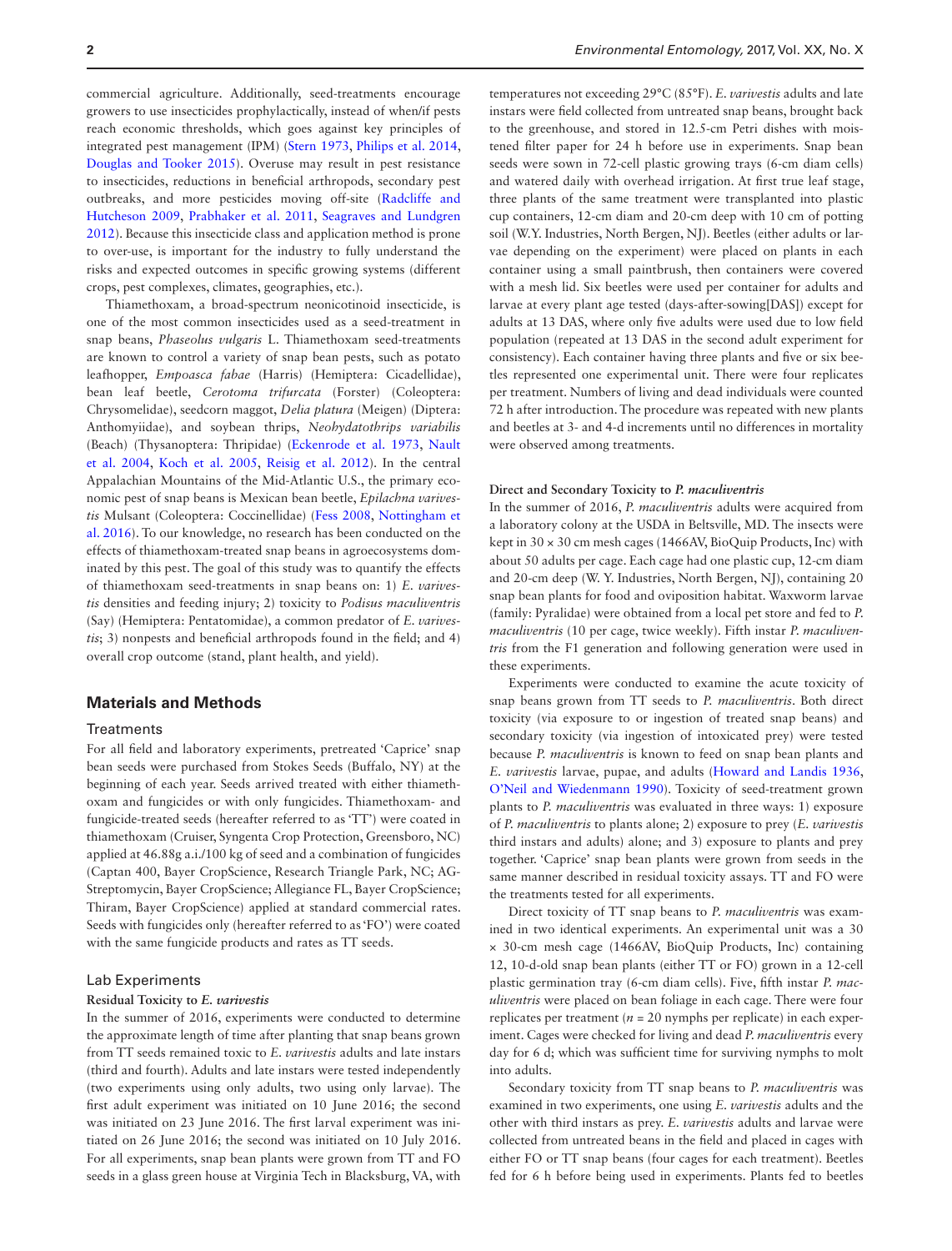

<span id="page-2-0"></span>**Fig. 1.** Average percent mortality (number of dead beetles out of total) (± SEM) for adult and late instar *E. varivestis* after 72 h on plants grown from seeds treated with thiamethoxam and fungicides (TT) and fungicides only (FO). The x-axis indicates the age of the plants (days after sowing) upon introduction of beetles. Values within each graph that are not sharing a common letter are different (*P* < 0.05) according to Fisher's Least Significant Difference (LSD).

<span id="page-2-1"></span>**Table 1.** *Podisus maculiventris* mortality rating scale, used to quantify the occurrence and speed of a secondary poisoning event into a single value

| <i>Podisus maculiventris</i> found dead at time | Rating         |
|-------------------------------------------------|----------------|
| 24 h                                            | 6              |
| 48 h                                            | 5              |
| 72 h                                            | 4              |
| 96 h                                            | 3              |
| 120 <sub>h</sub>                                | $\mathfrak{D}$ |
| 144 h                                           | 1              |
| Survived                                        |                |

were 10- to 13-d old, ensuring that TT plants were within the time frame of high toxicity to *E. varivestis*; determined from residual toxicity experiments ([Fig. 1](#page-2-0)). *P. maculiventris* nymphs were isolated without food for about 48 h. One *P. maculiventris* nymph and two *E. varivestis* were placed into a plastic cup container, 12-cm diam and 10-cm tall, with a partially mesh lid (experimental unit). There were 16 replicates per treatment ( $n = 16$  nymphs per replicate). Two *E. varivestis* were added to each container per day for 6 d; previously added beetles, alive and dead, were removed. One water-soaked cotton wick was added and replaced daily. Containers were checked for dead *P. maculiventris* every 24 h. A mortality rating system was developed to quantify how long nymphs survived [\(Table 1](#page-2-1)). This scale was based on the idea that shorter survival times were more indicative of mortality from secondary toxicity. Consumption of *E. varivestis* was not documented for each *P. maculiventris;* and therefore, it is possible that predation did not occur in every experimental unit. However, dead adult and larval *E. varivestis* were found in all containers, and predation was witnessed in both treatments, suggesting that all *P. maculiventris* fed on beetles. Additionally, previous research has demonstrated that *P. maculiventris* readily feed on *E. varivestis* larvae and adults in cages staged in laboratories and greenhouses ([Howard and Landis 1936,](#page-8-20) [O'Neil 1989](#page-8-22), Wiedenmann and O'Neil 1991).

The final experiments incorporated plants and prey together to more accurately resemble a field scenario. The design was similar to plants-only (direct toxicity) experiments. There were four cages for both treatments (FO and TT), each having 12, 10-d-old plants and five fifth instar *P. maculiventris* per cage (*n* = 20 per replicate). Each day, 10 adult *E. varivestis* were collected from untreated plants in the field and placed on the plants in each cage. Those from the previous day, alive and dead, were removed. Numbers of living and dead *P. maculiventris* were recorded after 7 d of exposure. This experiment was repeated with *E. varivestis* third instars as prey instead of adults.

#### Field Experiments

#### **Design**

Field experiments were conducted at Virginia Tech's Kentland Farm in Whitethorne, VA (37.2013° N, −80.5656° W). One field experiment was conducted each summer in 2014, 2015, and 2016. Experimental units (hereafter referred to as 'plots') for all experiments were consecutive rows of snap beans grown from either TT or FO seeds. 2014 and 2016 experiments were randomized complete blocks, and 2015 was a generalized randomized block. The number of replicates, plot size, and spacing changed from year to year depending on available land space. Changing plot locations, sizes, and row spacings annually provides a more rigorous assessment of the transferability of treatment effects to different cropping systems.

For all experiments, fields were prepared for planting by broadcasting 10-10-10 fertilizer at a rate of 112-kg per ha, followed by an application of pre-emergence herbicides, halosulfuron-methyl (Sandea 75DF, Gowan Company, Yuma, AZ), and S-metolachlor (Dual Magnum, Syngenta, Greensboro, NC), at 55.4-ml a.i./ha and 0.59-liter a.i./ha, respectively. Additional weeding was performed by hand as needed for the duration of experiments. Irrigation was supplied as needed using drip tape running alongside each row.

The 2014 experimental design was a randomized complete block with eight plots (four replicates per treatment) arranged in four blocks. Snap bean seeds were planted approximately one per 6.1 cm using a hand-pushed mechanical seeder (EarthWay, Bristol, IN) on 8 May. Each plot was eight 7.6-m long rows. Rows within plots were separated by 45 cm of bare soil; plots within blocks were separated by 2 m of bare soil. Blocks were separated by at least 100 m of various crops and uncultivated areas. The 2015 experimental design was a generalized randomized block with 16 plots (eight replicates per treatment) arranged in two blocks, planted on 18 May. Plot area and between-row spacing remained the same as 2014; however, in-row spacing was wider, with seeds planted by hand at approximately one every 12.5 cm. Plots were separated by 2 m of bare soil, and blocks were separated by approximately 200 m. The 2016 experiment was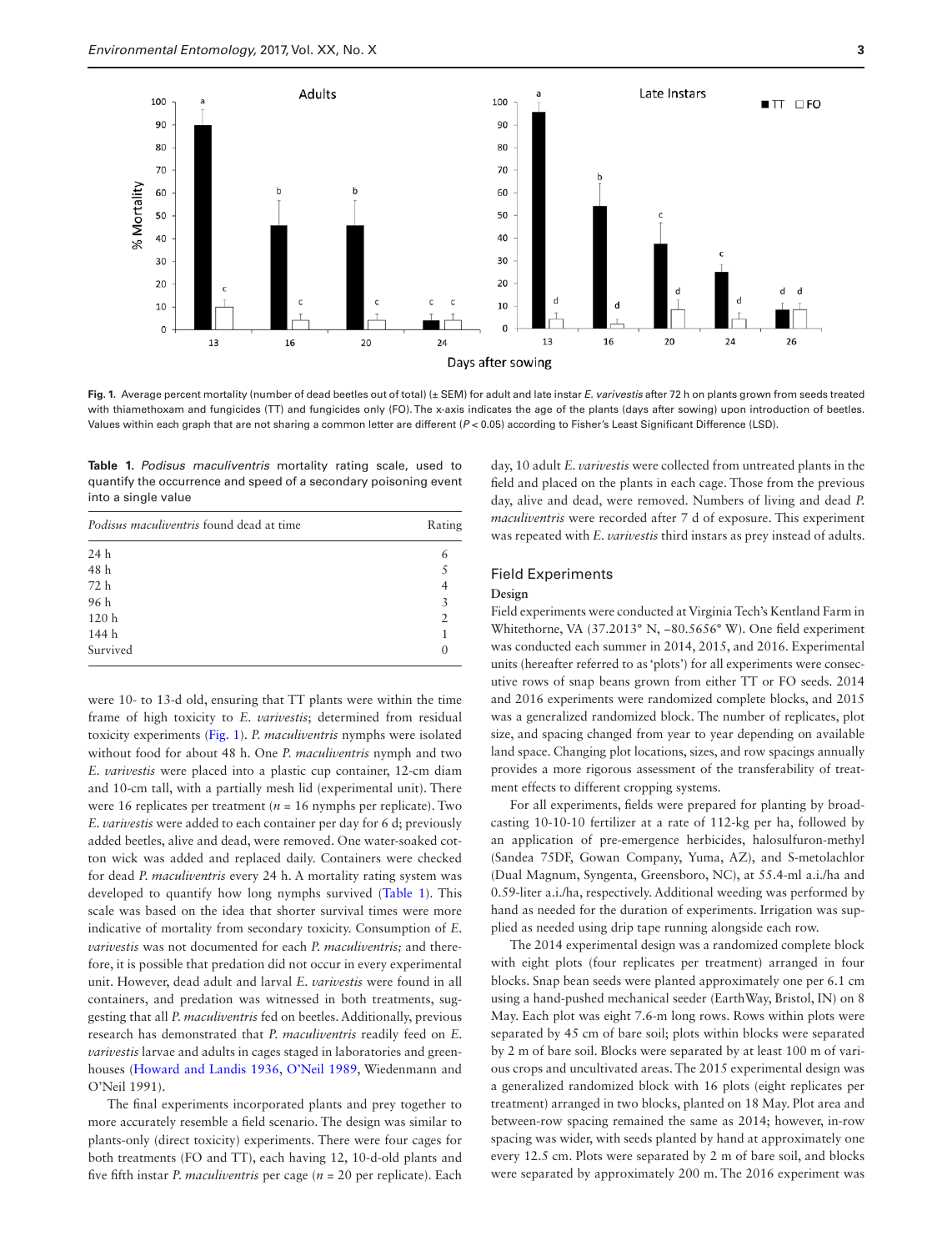a randomized complete block design with six plots (three replicates per treatment) arranged in three blocks. Seeds were planted on 26 May at one every 6.1 cm using an EarthWay push seeder. Plots were eight 13.7-m long rows with 36 cm of bare soil between rows. Blocks were located on the same  $140 \times 8$  m bed, with 5 m of bare soil separation between blocks.

#### **Insect Sampling**

Plots were sampled for various insects using three techniques: visual plant inspections, vacuum samples, and pitfall traps. All samples were performed once per week from 10 June through 8 July in 2014, from 4 June through 10 July in 2015, and from 9 June through 19 July in 2016. Visual samples were performed using two methods, one for counting potato leafhopper nymphs, *E. fabae* (Harris) (Hemiptera: Cicadellidae) and thrips (consisting mostly of soybean thrips, *N. variabilis* [Beach]), and another for counting all other insects. Leafhoppers and thrips were sampled by arbitrarily selecting and visually inspecting 30 bean leaves per plot, counting all individuals. For all other insects including *E. varivestis* life stages (eggs, late instars [third and fourth combined], pupae and adults), visual samples were conducted by inspecting 10 arbitrarily selected plants per plot, and counting all individual insects. In 2015, only potato leafhopper and thrips were sampled via visual plant inspections; all other insects were sampled using vacuuming or pitfall traps.

Vacuum samples were performed in all field experiments using a modified leaf blower vacuum (Stihl, Virginia Beach, VA), with the intake tube attached to the suction fan for arthropod collection. A fine-mesh, 3.8-liter paint strainer bag (SB-501, MasterCraft, South El Monte, CA) was attached to the end of the tube to catch arthropods from the bean canopy. For each sample, 10 plants per plot were arbitrarily selected and vacuumed for approximately 2 s per plant. Bagged arthropods were immediately brought back to the laboratory and stored in a freezer before being identified. Vacuum samples were conducted after visual samples on the same day.

Pitfall sampling was conducted in all field experiments. Pitfall traps were made from plastic cup containers, 12-cm diam and 20-cm deep (W. Y. Industries, North Bergen, NJ). Containers were buried in the ground and filled with 0.4 liters of soapy water. Traps were deployed for 4 d each week from 10 June through 8 July in 2014, 4 June through 10 July in 2015, and 9 June through 19 July in 2016. Arthropods in traps were collected and brought back to the laboratory for identification.

#### **Stand, Plant Health, Yield, and Pod Damage**

Stand counts of all plants in plots were recorded at first trifoliate stage for all field experiments. Yield samples were taken at pod maturity, 58–62 d after planting, from the center two rows of each plot; half of each row was sampled. All pods were removed from plants by hand and weighed on an electronic scale (Adventurer Pro, Ohaus Corp, Parsippany, NJ). For each row, the total number of plants were counted and the exact length of row (distance from first to last plant stem) was measured. The percentage of pods damaged by *E. varivestis* was determined by arbitrarily selecting 100 pods per plot and rating each as damaged or undamaged. Damaged pods were those with feeding scars at least 1 cm ([Nottingham and Kuhar 2016\)](#page-8-19). Normalized difference vegetation index (NDVI), reported here as plant health, was evaluated in 2015 and 2016 only at flowering stage. Plant health measurements were obtained using a hand-held NDVI sensor (GreenSeeker, Trimble Navigation Limited, Sunnyvale, CA) held facing the ground at hip height while the sampler walked the entire row. The device calculates the proportion of green vegetative tissue to total area.

#### Data Analysis

All data were subject to statistical analysis using the software JMP Pro 11 [\(SAS Institute Inc. 2007](#page-8-23)). Normality was tested using a Shapiro-Wilk W test (Goodness-of-fit test). Data that did not fit a normal distribution were transformed to fit a normal distribution using the formula:  $\sqrt[2]{(sample value) + 0.375}$  ([Zar 2010\)](#page-8-24). Residual toxicity was analyzed by repeated measures using a mixed-model multiple comparisons test followed by Student's *t* (Fisher's LSD) all pairwise comparison. Percent mortality was the dependent variable, treatment and DAS were fixed effects, and random effects were individual experimental runs (first and second experiment). Significance was accepted when *P* < 0.05. Adults and larvae were analyzed separately. For all other experiments, treatment effects were tested using analysis of variance (ANOVA), and significance was accepted when *P* < 0.05. Treatment was a fixed effect and the independent variable in all experiments. Locational blocking was a fixed effect used in field experiment models only. The interaction effect between treatment and block was a fixed effect used in experiments with in-block replication (generalized randomized block design for 2015 field tests). Dependent variables were *P. maculiventris* mortality, cumulative arthropod densities per season, average arthropod densities per sample date (*E. varivestis* and thrips only), NDVI ratings, yield, and proportions of damaged pods.

## **Results and Discussion**

#### Greenhouse Assays

**Residual Toxicity to** *E. varivestis*

These assays elucidate the approximate amount of time that TT snap beans will control *E. varivestis* adults and larvae ([Fig. 1\)](#page-2-0). Percent

<span id="page-3-0"></span>**Table 2.** Mortality values of *Podisus maculiventris* by exposure to treated plants (direct poisoning), prey that fed on treated plants (secondary poisoning), and treated plants and *Epilachna varivestis* prey together

| Exposed to:                                          | Thiamethoxam + fungicides<br>(TT) | Fungicides only<br>(FO) | P  |
|------------------------------------------------------|-----------------------------------|-------------------------|----|
| "Snap bean plants only"                              | $15.0 \pm 5.0$                    | $15.0 \pm 6.28$         | ns |
| <sup>a</sup> E. varivestis adults and bean plants    | $10.0 \pm 5.77$                   | $10.0 \pm 5.77$         | ns |
| $\alpha$ E. <i>varivestis</i> larvae and bean plants | $10.0 \pm 5.77$                   | $25.0 \pm 9.57$         | ns |
| $E$ . <i>varivestis</i> adults only                  | $1.56 \pm 0.54$                   | $0.88 \pm 0.42$         | ns |
| $E$ . <i>varivestis</i> larvae only                  | $0.19 \pm 0.19$                   | $0.0 \pm 0.0$           | ns |

<sup>a</sup> Five *P. maculiventris* individuals per replicate ( $n = 20$ ). Values are the average ( $\pm$  SEM) percent mortality per replicate.

<sup>*b*</sup>One *P. maculiventris* per replicate (*n* = 16). Values are the average ( $\pm$  SEM) mortality rating (see [Table 1](#page-2-1)) per replicate.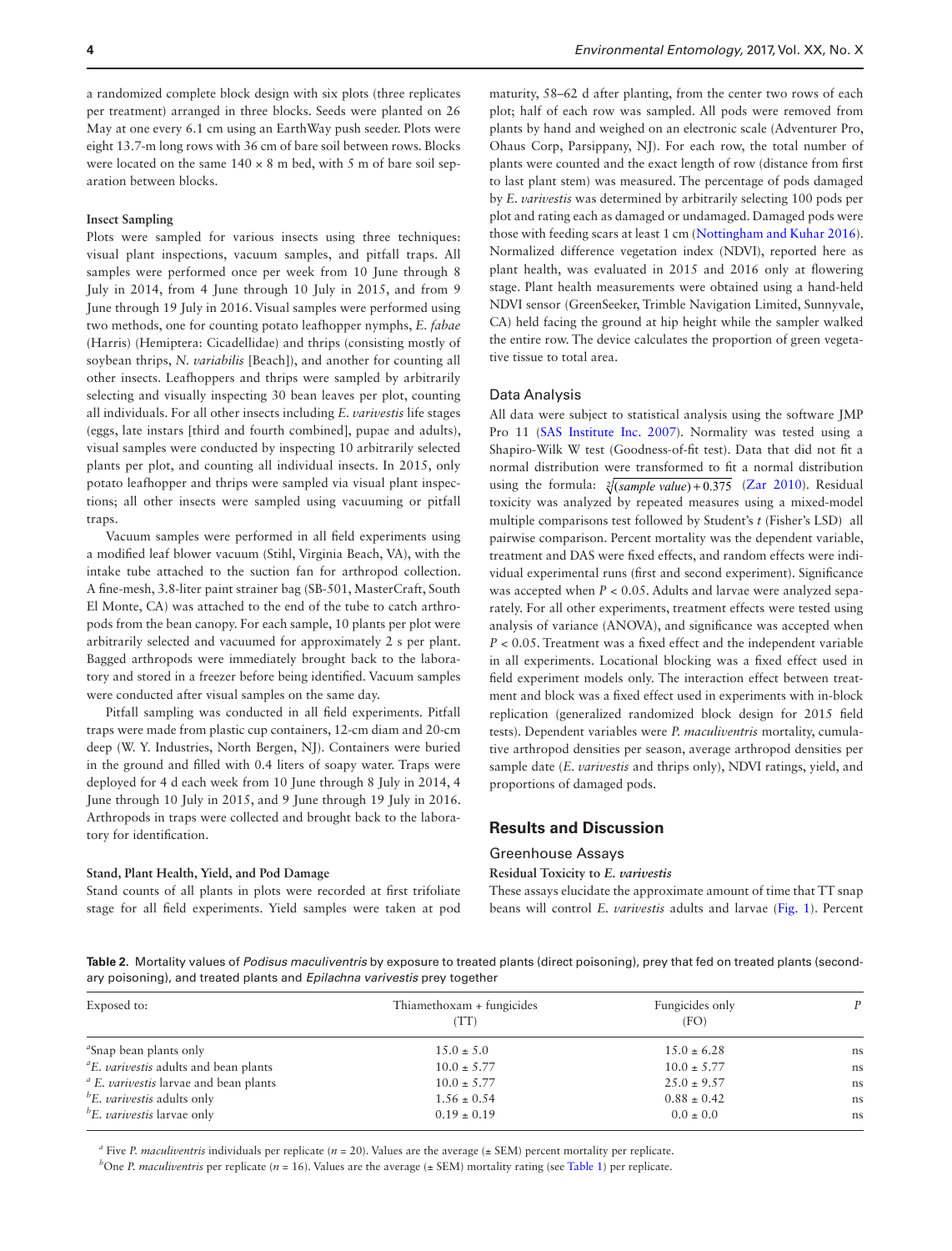<span id="page-4-0"></span>

| Table 3. Cumulative mean $(±$ SEM) densities of arthropods in plots of snap beans with and without thiamethoxam seed treatment in |  |  |  |  |  |  |  |  |  |
|-----------------------------------------------------------------------------------------------------------------------------------|--|--|--|--|--|--|--|--|--|
| southwestern Virginia                                                                                                             |  |  |  |  |  |  |  |  |  |

|                                                     | Thiamethoxam + fungicides<br>(TT) |                  |           | $\cal F$ | df   |  |
|-----------------------------------------------------|-----------------------------------|------------------|-----------|----------|------|--|
| 2014                                                |                                   |                  |           |          |      |  |
| Herbivores                                          |                                   |                  |           |          |      |  |
| E. varivestis adults <sup>VS</sup>                  | $11.19 \pm 1.55$                  | $10.71 \pm 0.88$ | ns        |          |      |  |
| E. varivestis egg masses VS                         | $6.85 \pm 0.33$                   | $7.99 \pm 1.26$  | ns        |          |      |  |
| E. varivestis late instars VS                       | $9.59 \pm 2.04$                   | $9.19 \pm 0.77$  | ns        |          |      |  |
| Potato leafhopper nymphs <sup>VS</sup>              | $8.45 \pm 0.73$                   | $11.37 \pm 1.21$ | ns        |          |      |  |
| Potato leafhopper adults Vac                        | $24.92 \pm 2.54$                  | $24.42 \pm 1.62$ | ns        |          |      |  |
| Thrips <sup>VS</sup>                                | $14.35 \pm 2.82$                  | $19.19 \pm 3.46$ | ns        |          |      |  |
| Predators                                           |                                   |                  |           |          |      |  |
| Orius insidiosus Vac                                | $14.32 \pm 1.35$                  | $13.82 \pm 1.35$ | ns        |          |      |  |
| Damsel bugs (Hemiptera: Nabidae) Vac                | $6.62 \pm 0.59$                   | $6.79 \pm 0.98$  | ns        |          |      |  |
| Ladybeetles Vac                                     | $4.13 \pm 0.55$                   | $4.11 \pm 0.37$  | ns        |          |      |  |
| Ground beetles (Coleoptera: Carabidae) <sup>P</sup> | $7.40 \pm 0.44$                   | $8.14 \pm 1.11$  | ns        |          |      |  |
| Spiders (Araneae) Vac                               | $21.00 \pm 5.87$                  | $20.25 \pm 2.32$ | ns        |          |      |  |
| Spiders <sup>P</sup>                                | $10.84 \pm 1.07$                  | $9.83 \pm 1.24$  | ns        |          |      |  |
| 2015                                                |                                   |                  |           |          |      |  |
| Herbivores                                          |                                   |                  |           |          |      |  |
| E. varivestis adults Vac                            | $6.15 \pm 0.50$                   | $6.34 \pm 0.30$  | ns        |          |      |  |
| E. varivestis egg masses                            |                                   |                  |           |          |      |  |
| E. varivestis late instars Vac                      | $6.35 \pm 0.89$                   | $7.38 \pm 0.99$  | ns        |          |      |  |
| Potato leafhopper nymphs <sup>VS</sup>              | $6.06 \pm 0.27$                   | $5.92 \pm 0.42$  | ns        |          |      |  |
| Potato leafhopper adults Vac                        | $18.07 \pm 1.12$                  | $17.59 \pm 1.07$ | ns        |          |      |  |
| Thrips <sup>VS</sup>                                | $12.04 \pm 0.27$                  | $16.65 \pm 0.85$ | $0.0013*$ | 26.47    | 1,15 |  |
| Predators                                           |                                   |                  |           |          |      |  |
| Orius insidiosus Vac                                | $3.12 \pm 0.26$                   | $3.07 \pm 0.21$  | ns        |          |      |  |
| Damsel bug Vac                                      | $2.84 \pm 0.31$                   | $2.34 \pm 0.17$  | ns        |          |      |  |
| Ladybeetle Vac                                      | $2.23 \pm 0.16$                   | $2.05 \pm 0.10$  | ns        |          |      |  |
| Ground beetle <sup>P</sup>                          | $10.74 \pm 0.85$                  | $10.13 \pm 0.39$ | ns        |          |      |  |
| Spiders Vac                                         | $3.58 \pm 0.26$                   | $3.61 \pm 0.36$  | ns        |          |      |  |
| Spiders <sup>P</sup>                                | $6.36 \pm 0.41$                   | $6.42 \pm 0.31$  | ns        |          |      |  |
| 2016                                                |                                   |                  |           |          |      |  |
| Herbivores                                          |                                   |                  |           |          |      |  |
| E. varivestis adults <sup>VS</sup>                  | $24.90 \pm 1.20$                  | $28.09 \pm 1.24$ | ns        |          |      |  |
| E. <i>varivestis</i> egg masses <sup>VS</sup>       | $22.61 \pm 0.51$                  | $25.38 \pm 0.82$ | ns        |          |      |  |
| E. varivestis late instars VS                       | $25.38 \pm 3.60$                  | $63.67 \pm 2.86$ | $0.0004*$ | 2703.0   | 1,4  |  |
| Potato leafhopper nymphs VS                         | $2.39 \pm 0.07$                   | $2.52 \pm 0.11$  | ns        |          |      |  |
| Potato leafhopper adults Vac                        | $23.48 \pm 1.57$                  | $25.55 \pm 0.84$ | ns        |          |      |  |
| Thrips <sup>VS</sup>                                | $2.24 \pm 0.08$                   | $2.45 \pm 0.07$  | ns        |          |      |  |
| Predators                                           |                                   |                  |           |          |      |  |
| Orius insidiosus Vac                                | $6.69 \pm 1.12$                   | $5.11 \pm 0.38$  | ns        |          |      |  |
| Damsel bugs Vac                                     | $3.12 \pm 0.11$                   | $2.83 \pm 0.27$  | ns        |          |      |  |
| Ladybeetles Vac                                     | $2.58 \pm 0.19$                   | $2.33 \pm 0.27$  | ns        |          |      |  |
| Ground beetles <sup>P</sup>                         | $8.59 \pm 0.60$                   | $9.48 \pm 0.34$  | ns        |          |      |  |
| Spiders Vac                                         | $4.04 \pm 0.37$                   | $4.97 \pm 0.60$  | ns        |          |      |  |
| Spiders <sup>P</sup>                                | $8.93 \pm 0.42$                   | $12.07 \pm 1.03$ | ns        |          |      |  |

VSVisual plant inspection of 10 plants per plot.

VacVacuum (reversed leaf blower) sampling method.

<sup>P</sup>Pitfall trap sampling method summed between two pitfall traps per plot. Cumulative average density was calculated by summing the average density values from each plot across all sample dates in a season.

\*Values are significantly different (*P* < 0.05) according to an ANOVA.

ns = Values are not significantly different (*P* < 0.05) according to an ANOVA.

mortality of beetles fed TT beans was significantly higher than those fed FO beans from 13 to 20 DAS for adults and 13 to 24 DAS for larvae. Percent mortality resulting from TT plants declined as plants aged for both adults (from 90 to 5%) and larvae (from 96 to 8%), while mortality from FO plants remained the same for all DAS for adults and larvae (between 5 and 10% for both). In summary, TT

beans were highly toxic to *E. varivestis* adults and larvae up to 13 d (first true leaf to first trifoliate stage), moderately toxic from 16 to 20 d (1–3 trifoliate stage), and minimally, or not at all, toxic at 24 d and beyond.

This information suggests that thiamethoxam seed treatments will protect snap beans from *E. varivestis* for approximately 2 to 3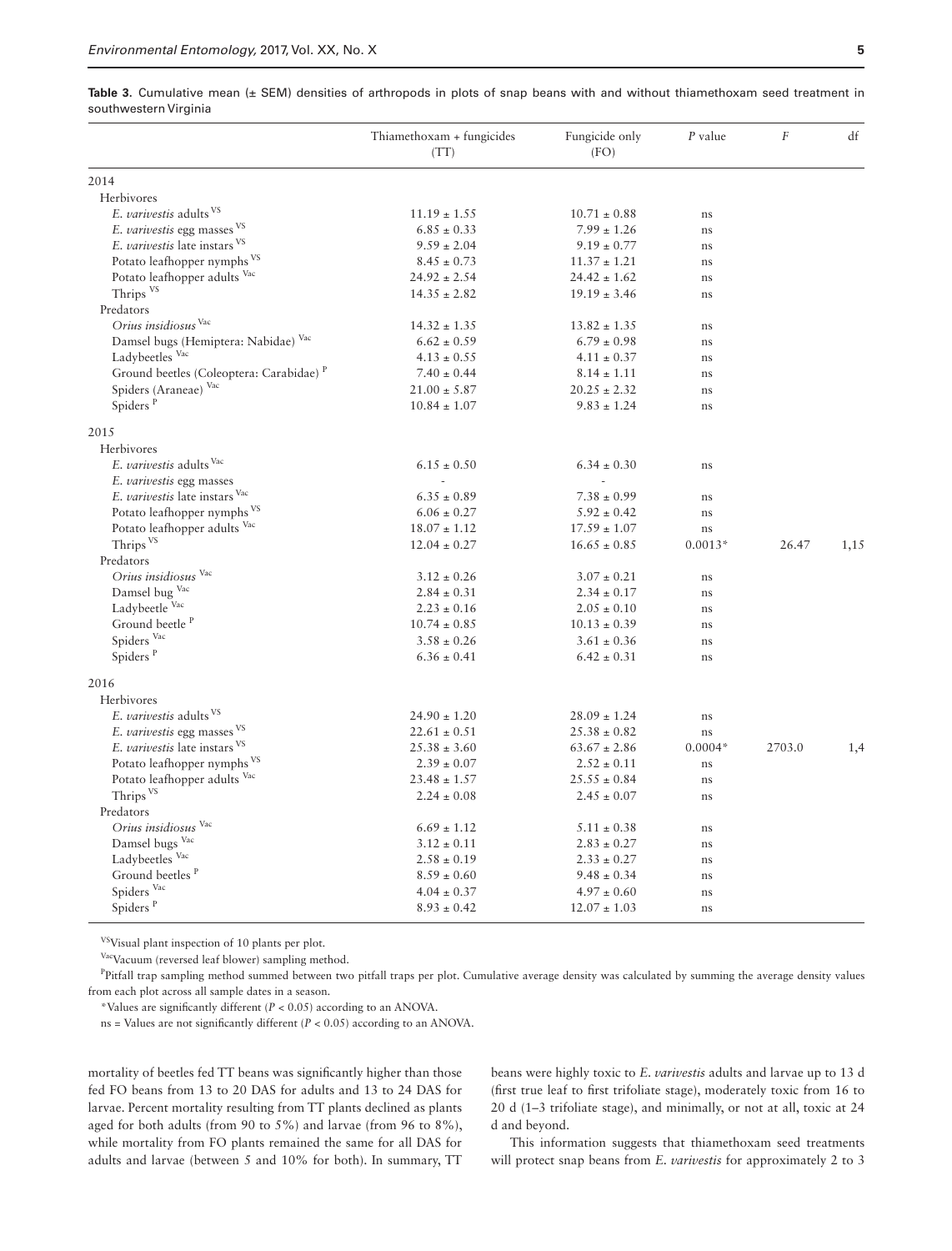

<span id="page-5-0"></span>**Fig. 2.** Average densities (± SEM) of *E. varivestis* adults, egg masses and late instars per 10 snap bean plants grown from seeds treated with thiamethoxam and fungicides (TT) and fungicides only (FO) in southwest Virginia in 2014. Values within a sample date marked with \* are statistically different (*P* < 0.05) according to ANOVA.

wk after seedlings emerge. In Virginia, beans are generally planted in early to mid-April (immediately after the last frost), while *E. varivestis* usually does not infest until late May or early June. It is therefore unlikely that using thiamethoxam-treated seeds will control *E. varivestis* in an ordinary planting situation because the pest and the control method do not overlap. However, planting beans in the late spring or early summer is not unusual. Logistical or weather constrains can cause planting delays; also, many growers plant beans throughout the season to allow for multiple harvests. In these situations, using treated seeds may successfully protect young plants from *E. varivestis* damage.

#### **Direct and Secondary Toxicity to** *P. maculiventris*

Mortality of *P. maculiventris* was not significant among treatments for any type of exposure (plants alone, *E. varivestis* alone, or plants



**Fig. 3.** Average densities (± SEM) of *E. varivestis* adults and late instars per 10 snap bean plants grown from seeds treated with thiamethoxam and fungicides (TT) and fungicides only (FO) in southwest Virginia in 2015. *Epilachna varivestis* eggs were not sampled in 2015. *Epilachna varivestis* sampling in this year was only performed by vacuuming, which does not effectively capture eggs. Values within a sample date marked with \* are statistically different (*P* < 0.05) according to ANOVA.

and *E. varivestis* together) ([Table 2\)](#page-3-0). No differences were observed in the developmental time of *P. maculiventris* from fifth instar to adult among treatments (data not shown). The plants used in these experiments were 10 to 13 DAS to evaluate the highest potential for toxicity to *P. maculiventris*. These experiments suggest that TT snap beans have a low risk for causing acute mortality to *P. maculiventris*. Nevertheless, more work should be performed to test sublethal effects of seed treatments on *P. maculiventris,* such as adult longevity, feeding voracity, fecundity, and offspring survivorship. It is also important to note that predator populations on small diverse farms like those found in southwestern Virginia can more rapidly recover from nontarget effects of pesticide (either lethal or sublethal), while large monoculture systems will experience more stable and severe impacts.

## Field Experiments

#### **Insects**

Across three seasons, the only arthropods affected by treatment were *E. varivestis* and thrips. There were no detectable differences in densities of any predatory arthropods, and no secondary pest outbreaks occurred.

Thrips were affected by treatment in 2015 only, in which there were significantly fewer thrips in TT-treated plots [\(Table 3\)](#page-4-0). ANOVAs used to evaluate thrips densities at individual sample dates revealed population differences in the first 2 wk of sampling, at first true leaf stage on 4 June (FO = 15.89 ± 2.67, TT = 0.75 ± 0.37; *P* <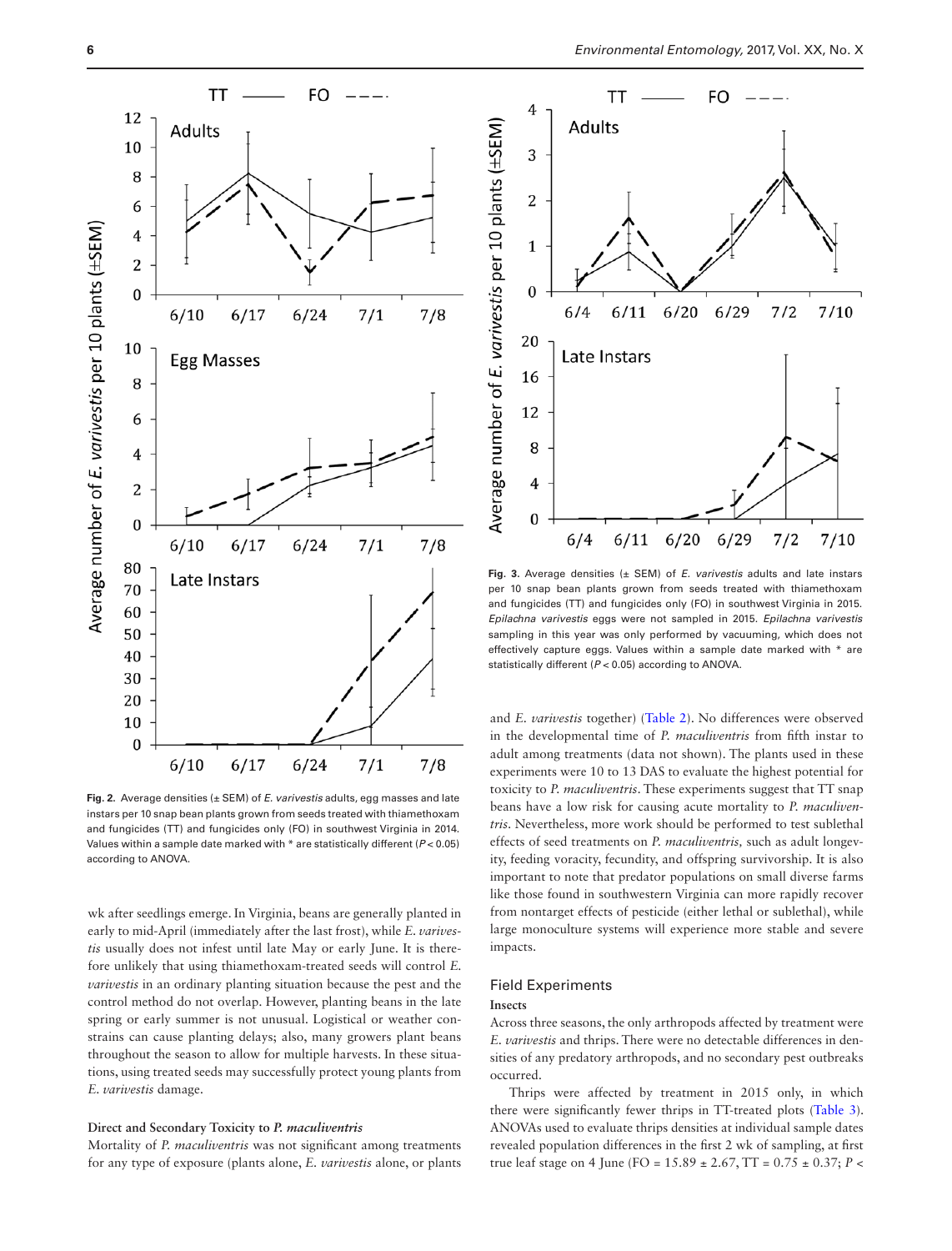0.0001; *F* = 9.79; df = 1,14) and 1–2 trifoliate stage on 11 June (FO  $= 13.25 \pm 2.52$ , TT=  $4.38 \pm 1.74$ ;  $P = 0.0079$ ;  $F = 3.18$ ; df = 1,14). Despite these differences, thrips numbers remained low overall (1–4 nymphs per trifoliate in the FO treatment) and were the same among treatments from the third week of sampling (3–5 trifoliate stage) to the end of the experiment.

Snap beans grown from TT seeds are known to control thrips up to 5 wk in soybean, *Glycine max* L. ([Reisig et al. 2012\)](#page-8-7), and our results suggest that similar control may occur in snap beans. Soybean thrips are generally an early-occurring herbivore in Virginia [\(Reisig](#page-8-7) [et al. 2012](#page-8-7)) and are an important food source to predators such as *Orius insidiosus* (Say) (Hemiptera: Anthocoridae) [\(Kiman and](#page-8-25) [Yeargan 1985](#page-8-25)), which was the most abundant predator in our foliar samples [\(Table 3](#page-4-0)). Lower densities of this important food source (thrips) could, in theory, result in lower densities of *O. insidiosus*; however, this trend was not observed in our experiments. Direct impacts on *O. insidiosus* from thiamethoxam seed-treatments have been documented in previous laboratory studies, in which lethal and sublethal effects to *O. insidiosus* via direct exposure to thiamethoxam-treated plants were observed ([Prabhaker et al. 2011,](#page-8-15) [Seagraves](#page-8-16) [and Lundgren 2012,](#page-8-16) [Gontijo et al. 2015](#page-8-26)). Despite the potential for thiamethoxam treatments to have negative impacts on *O. insidiosus* via depletion of their food source (thrips), acute toxicity or sublethal effects, our experiments did not detect any impacts of thiamethoxam-grown snap beans on densities of *O. insidiosus* [\(Table 3\)](#page-4-0). In our experiments, *O. insidiosus* were found at low densities prior to snap bean flowering; then sharply increased. By this point in the season, the concentration of thiamethoxam within bean plants was probably too low to have detectable impacts on *O. insidiosus* or their prey.

*E. varivestis* densities were only significantly different among treatments in one season: 2016. Cumulative densities of *E. varivestis* late instars were significantly lower in TT plots than FO plots ([Table 3\)](#page-4-0). Additionally, in 2016, treatment effects were detected for *E. varivestis* eggs, larvae, and adults on individual sample dates. Densities of adults and eggs were significantly higher in FO plots early in the season, as were concomitant densities of late instars later in the season [\(Fig. 4\)](#page-5-0).

In 2016, plots had to be sown later than in 2014 and 2015 due to unusually persistent rain throughout April and May. The delayed planting in 2016 allowed *E. varivestis* to complete overwintering before bean plants emerged, so adults colonized plants much earlier in the crop cycle than in the previous years. When adult *E. varivestis* invaded plots, thiamethoxam was still highly potent within the TT treatment, resulting in detectable reduction in early-season oviposition and concomitant life stages. By the end of the season, *E. varivestis* eggs and early instars sharply increased in TT plots, past FO plots. This occurred because TT plants were much larger and healthier from the lack of early-season feeding. The late season increase in eggs and early instars in TT plots is the reason that cumulative densities of eggs and early instars were not significantly different among treatments. However, the suppression of young life stages early-on is more important to the overall suppression of late instars and damage, as is shown by significantly higher densities of late instars [\(Table](#page-4-0) [3](#page-4-0)) and amount of feeding injury (shown as plant health) [\(Table 4\)](#page-7-0) in FO plots in 2016.

#### **Stand, Plant Health, Yield, and Pod Damage**

No treatment effects were observed for snap bean stand density, pod damage, plant health (NDVI ratings), or yield (pods/plant and pods/m of row) in 2014 and 2015 [\(Table 4\)](#page-7-0). In 2016, plants in FO plots were visibly more damaged by *E. varivestis* feeding (observational). In this season, plant health and yield were significantly



**Fig. 4.** Average densities (± SEM) of *E. varivestis* adults, egg masses, and late instars per 10 snap bean plants grown from seeds treated with thiamethoxam and fungicides (TT) and fungicides only (FO) in southwest Virginia in 2016. Values within a sample date marked with \* are statistically different (*P* < 0.05) according to ANOVA.

increased by the TT treatment; however, stand density and pod damage were unaffected [\(Table 4\)](#page-7-0).

The significant reduction in *E. varivestis* larvae in TT plots in 2016 was likely responsible for increases in health and yield observed in that treatment (at least partially). [Capinera et al. \(1987\)](#page-8-27) showed that yield reductions in snap beans due to *E. varivestis* feeding begin at 20% defoliation, which appeared to be well below what was observed in FO plots. Nevertheless, thiamethoxam and other systemic insecticides are known to have direct effects on plants' physiology, which can impact vigor and yield as well. Previous studies have shown that the presence of clothianidin, the primary metabolite of thiamethoxam, can increase vigor in certain plant species by stimulating the immune response to biotic and abiotic stressors ([Ford et](#page-8-8) [al. 2010](#page-8-8), [Szczepaniec et al. 2013](#page-8-9)). Although these physiological benefits may have contributed to the increased crop performance of TT plants observed in 2016, the lack of these effects in previous seasons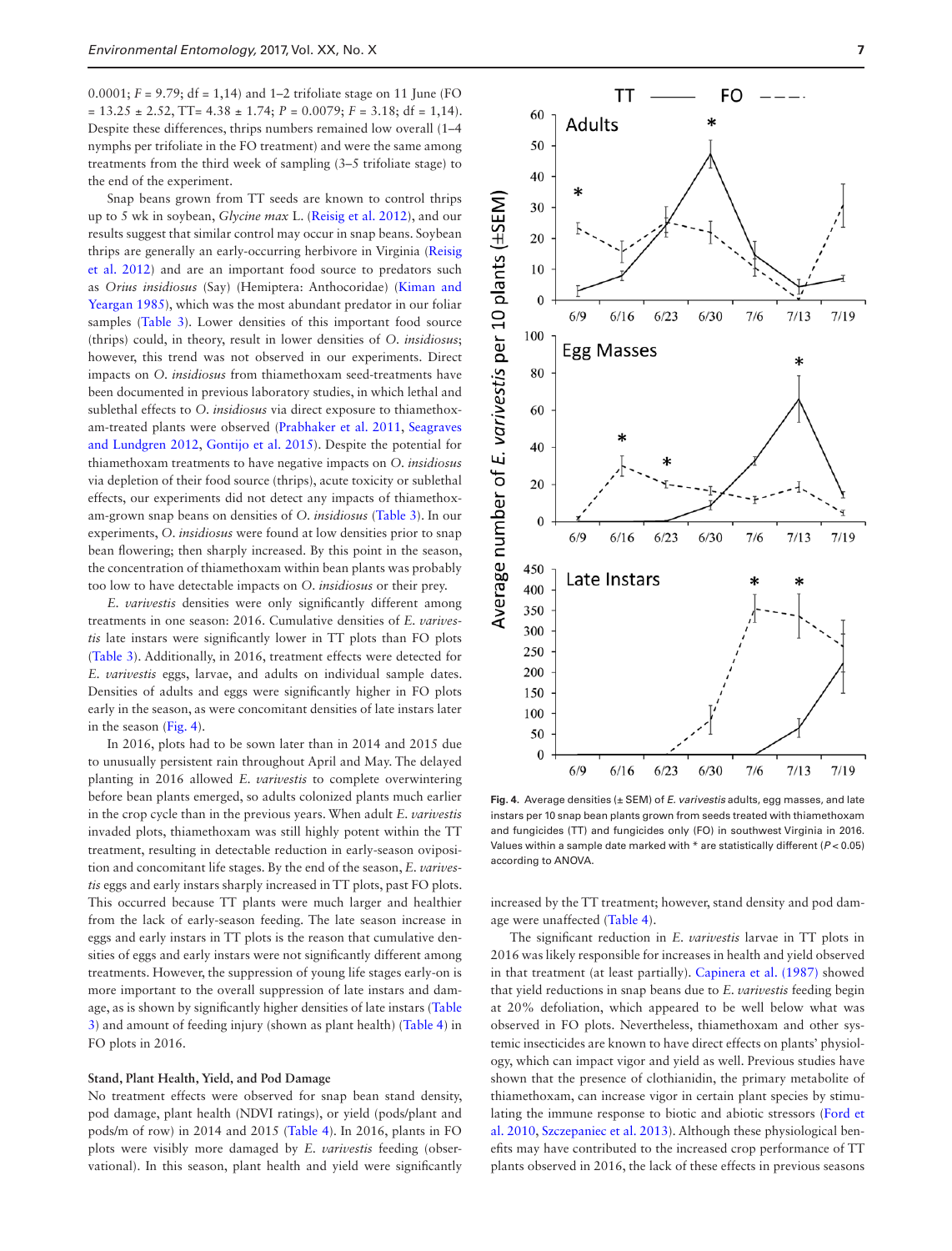|                                                  | Thiamethoxam + fungicides<br>(TT) | Fungicide only<br>(FO) | $P$ value    | $\overline{F}$ | df  |
|--------------------------------------------------|-----------------------------------|------------------------|--------------|----------------|-----|
| 2014                                             |                                   |                        |              |                |     |
| Stand count                                      |                                   |                        |              |                |     |
| First trifoliate stage, plants per plot<br>Yield | $760.0 \pm 23.1$                  | $696.0 \pm 50.3$       | ns           |                |     |
| Pod weight (g) per plant                         | $29.10 \pm 8.68$                  | $33.04 \pm 9.99$       | ns           |                |     |
| Pod weight (g) per 8 m                           | $2462.5 \pm 674.0$                | $2171.3 \pm 676.5$     | ns           |                |     |
| Pod damage by E. varivestis                      |                                   |                        |              |                |     |
| % damaged pods                                   | $17.50 \pm 4.10$                  | $19.50 \pm 6.60$       | ns           |                |     |
| 2015                                             |                                   |                        |              |                |     |
| Stand count                                      |                                   |                        |              |                |     |
| First trifoliate stage, plants per plot          | $406.5 \pm 7.5$                   | $402.0 \pm 12.2$       | ns           |                |     |
| Plant health                                     |                                   |                        |              |                |     |
| NDVI rating per plot                             | $0.54 \pm 0.01$                   | $0.53 \pm 0.01$        | ns           |                |     |
| Yield                                            |                                   |                        |              |                |     |
| Pod weight (g) per plant                         | $92.48 \pm 15.5$                  | $78.64 \pm 8.38$       | ns           |                |     |
| Pod weight (g) per 2 m                           | $708.25 \pm 89.18$                | $731.88 \pm 77.17$     | ns           |                |     |
| Pod damage by E. varivestis                      |                                   |                        |              |                |     |
| % damaged pods                                   | $12.25 \pm 1.67$                  | $11.5 \pm 1.92$        | ns           |                |     |
| 2016                                             |                                   |                        |              |                |     |
| Stand count                                      |                                   |                        |              |                |     |
| First trifoliate stage, plants per plot          | $1004.66 \pm 41.52$               | $884.66 \pm 40.08$     | ns           |                |     |
| Plant health                                     |                                   |                        |              |                |     |
| NDVI rating per plot, flowering                  | $0.79 \pm 0.02$                   | $0.70 \pm 0.01$        | $0.021^a$    | 46.9           | 1,4 |
| Yield                                            |                                   |                        |              |                |     |
| Pod weight (g) per plant                         | $70.18 \pm 7.27$                  | $30.15 \pm 3.96$       | $0.0164^a$   | 13.59          | 1,4 |
| Pod weight (g) per 12 m                          | $4280.0 \pm 252.3$                | $2189.3 \pm 284.9$     | $0.0038^{a}$ | 30.53          | 1,4 |
| Pod damage by E. varivestis                      |                                   |                        |              |                |     |
| % damaged pods                                   | $22.00 \pm 5.29$                  | $37.33 \pm 4.70$       | ns           |                |     |

<span id="page-7-0"></span>**Table 4.** Mean (± SEM) stand counts, NDVI ratings, yield, and pod damage of snap beans with and without thiamethoxam seed treatment in southwestern Virginia

ns indicates values are not statistically different according to an ANOVA.

*a* Values are significantly (*P* < 0.05) different according to an ANOVA.

with less severe beetle infestations suggests that physiological benefits were minor, if present at all.

#### Conclusions

The results of these experiments exemplify how differing field conditions can impact insect population dynamics, management needs and outcomes. In two of three seasons, planting TT snap beans seeds showed no clear benefits in our plots. Although our laboratory residual toxicity assays show that TT snap are toxic to *E. varivestis*, titers of the insecticide decrease below toxic levels rapidly, going from highly toxic at 13 DAS to minimally toxic at 20 DAS. In the field, overwintering beetles typically colonize snap beans at around 238 to 277 degree days, baseline 10°C [50°F] ([Fess 2008\)](#page-8-18), which normally occurs in late May or early June in western Virginia. Because snap beans are planted from early to late April, *E. varivestis* normally colonize beans once insecticide titers are too low for impactful suppression. However, a prolonged period of rain in the spring in 2016 delayed planting until late May, which allowed overwintered adults to colonize snap beans at first trifoliate stage. In this one season alone, the thiamethoxam treatment significantly reduced *E. varivestis* larval densities and damage, which led to increased yields. Additionally, our results did not show any negative impacts of seed-treatments on arthropod predators nor did this treatment cause secondary pest outbreaks.

Prophylactic use of chemical insecticides, such as neonicotinoid seed-treatments, may be unnecessary in certain systems and thus in conflict with IPM principles. Many studies have shown the potential

for neonicotinoid seed-treatments to harm nontarget organisms such as arthropod pollinators and predators ([Prabhaker et al. 2011](#page-8-15), [Seagraves and Lundgren 2012,](#page-8-16) [Lundin et al. 2015](#page-8-2), [Douglas and](#page-8-1) [Tooker 2016](#page-8-1)). Although neonicotinoid seed-treatments have shown efficacy against many snap bean pests ([Nault et al. 2004](#page-8-5), [Koch et al.](#page-8-6) [2005,](#page-8-6) [Reisig et al. 2012\)](#page-8-7), this method has not been tested for efficacy or nontarget effects in snap bean systems predominated by *E. varivestis* prior to this study. To prevent overuse of seed-treatments, it is imperative that researches examine these inquires in as many cropping systems as possible.

Other regions with different environmental conditions, pest complexes, and marketing objectives will have different pest management needs, and in certain areas, the use of seed-treatments may be more clearly necessary. For example, snap beans in New York and Minnesota are invaded by numerous economically damaging insects in the early season, such as potato leafhopper, seedcorn maggot, and bean leaf beetle, all of which are effectively controlled with various seed-treatments [\(Eckenrode et al. 1973,](#page-8-17) [Nault et al. 2004](#page-8-5), [Koch et al.](#page-8-6) [2005\)](#page-8-6). Additionally, snap beans grown in these regions are often sold to processing facilities, which have extremely low tolerances for the pod boring pest, European corn borer, *Ostrinia nubilalis* (Hübner) (Lepidoptera: Crambidae), which is also controlled with various at-seed treatments ([Schmidt-Jeffris and Nault 2016](#page-8-28)).

While the results of this study neither overwhelmingly support nor reject the use of thiamethoxam seed treatments in snap beans for *E. varivestis* management, they do provide insight into the potential benefits and limitations of this approach. Moreover, there are other